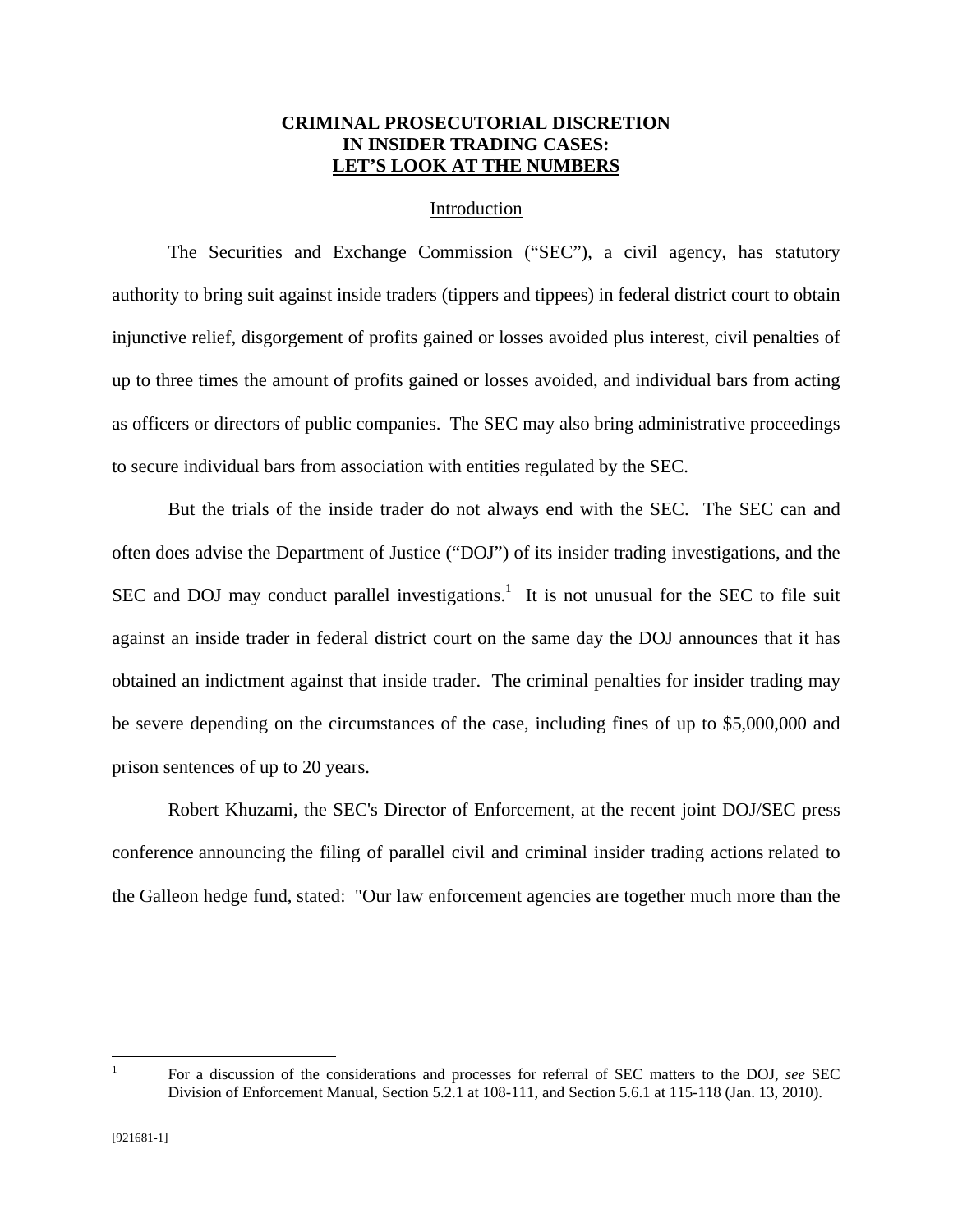sum of our parts. That is why coordination, of which today's actions are a prime example, is critically important to the goal of rooting out fraud and misconduct in our markets."<sup>2</sup>

In determining whether to bring parallel criminal actions to SEC civil insider trading actions, Assistant United States Attorneys ("AUSAs") are guided by the prosecution principles outlined in the DOJ's United States Attorneys' Manual ("Manual"). In short, it is the responsibility of the DOJ prosecutor to make "certain that the general purposes of the criminal law…are adequately [met.]" (Manual at 9-27. 110.) Under the Manual, even though a AUSA may believe that a person's conduct constitutes a Federal offense, and the admissible evidence will probably be sufficient to obtain and sustain a conviction, the AUSA should decline prosecution of such person if: (1) "No substantial Federal interest would be served by prosecution" (Manual at 9-27.230; (2) "The person is subject to effective prosecution in another jurisdiction;" or (3) "There exists an adequate non-criminal alternative to prosecution" (Manual at 9-27.220).

 In light of these considerations, AUSAs routinely exercise their discretion to decline criminal prosecution of inside traders sued by the SEC. In fact, as more fully described below, the DOJ pursued criminal cases with respect to only 65 of the 159 individuals sued by the SEC in the New York federal courts over a recent six year period.<sup>3</sup> This statistic raises the question, Why? Why does the DOJ bring criminal insider trading charges against certain individuals sued by the SEC, but not others? What factors determine which civil investigations become criminal ones?

 $\frac{1}{2}$ 

Remarks by Robert Khuzami at *SEC v. Galleon Management, LP* Press Conference (Oct. 16, 2009), available at *http://www.sec.gov/news/speech/2009/spch101609rk.htm*

<sup>&</sup>lt;sup>3</sup> Analysis reflects prosecutions by the DOJ as of April 13, 2010 against insider trading defendants who were charged by the SEC during fiscal years 2004-2009.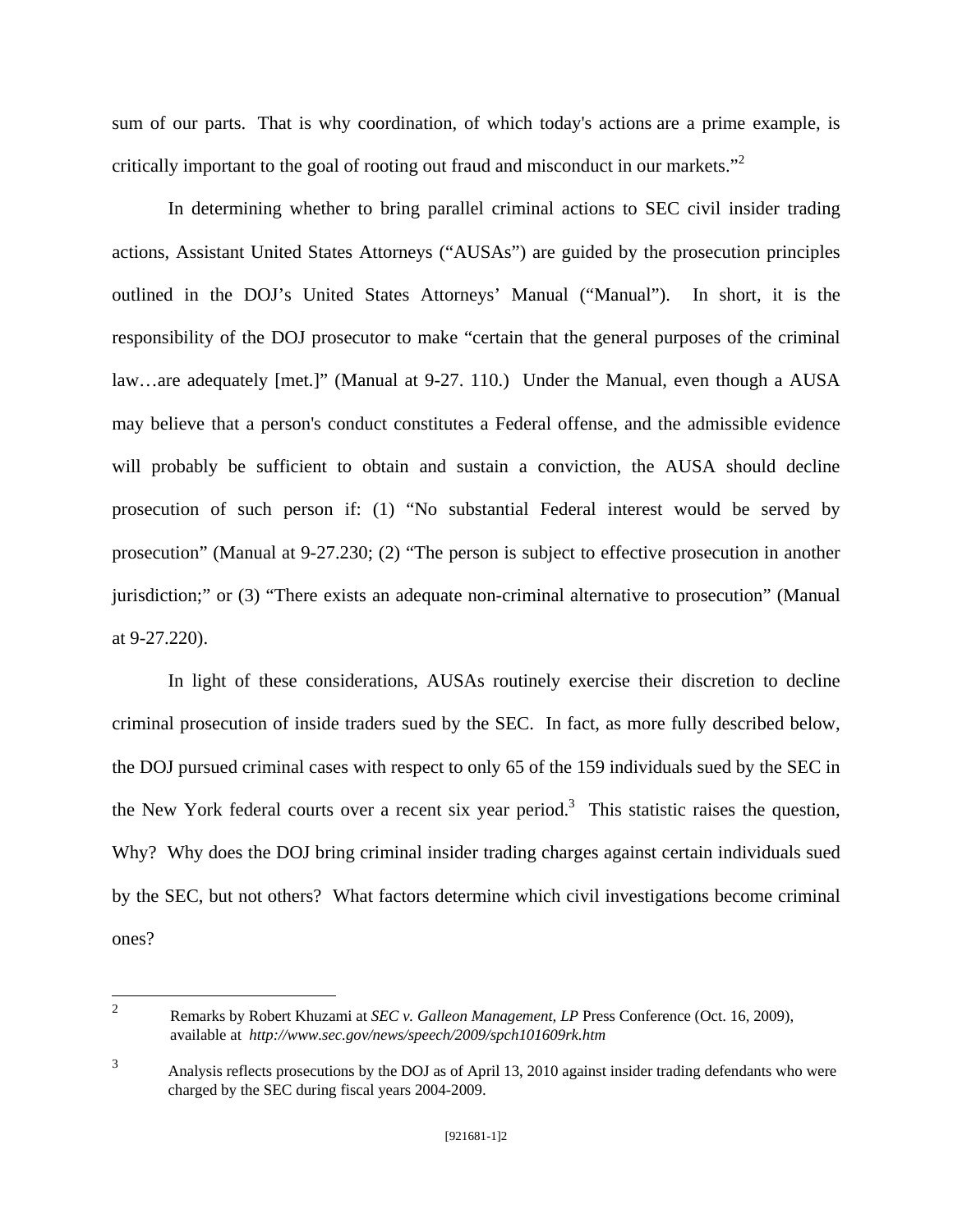To answer this question, we analyzed the DOJ's prosecution or non-prosecution of defendants named in SEC insider trading complaints filed in the New York federal district courts during SEC fiscal years 2004 to 2009. $4$  The analysis revealed the following, all of which should be of interest to lawyers practicing in this area: Licensed professionals (*e.g.*, investment bankers, brokers, traders, investment advisers, attorneys, and accountants) face a very high likelihood of prosecution by the DOJ. During the relevant time period, the SEC brought insider trading cases against 69 licensed professionals, and the DOJ pursued criminal charges against 42, or sixty-one percent of these SEC defendants. The analysis also suggests that licensed professionals are substantially more likely to face criminal prosecution than officers and directors of public companies who conduct insider trading in the stocks of their companies. Our analysis showed that the DOJ brought criminal insider trading charges against only one out of every three officers or directors of public companies sued by the SEC.

 The analysis also suggests that tippers face a far higher risk of criminal prosecution than do tippees or sole actors. Fifty-eight percent of the SEC defendants selected by the DOJ for prosecution tipped inside information to others, whereas thirty-six percent of defendants were mere tippees, and six percent of defendants were sole actors who did not tip anyone.

 Especially large trading gains or losses avoided by the defendant do not result in criminal prosecution as frequently as one might expect. The DOJ prosecuted only slightly more than half of the defendants accused by the SEC of earning profits or avoiding losses of more than

 $\frac{1}{4}$ 

The SEC's fiscal year begins on October 1st of the previous calendar year. For example, fiscal year 2009 began on October 1, 2008 and ended on September 30, 2009. The SEC's annual report for fiscal year 2008 noted that fiscal year 2008 saw the highest number of insider trading cases brought by the SEC in the agency's history. *See* SEC 2008 Performance and Accountability Report (Nov. 14, 2008), available at *http://www.sec.gov/about/secpar/secpar2008.pdf*.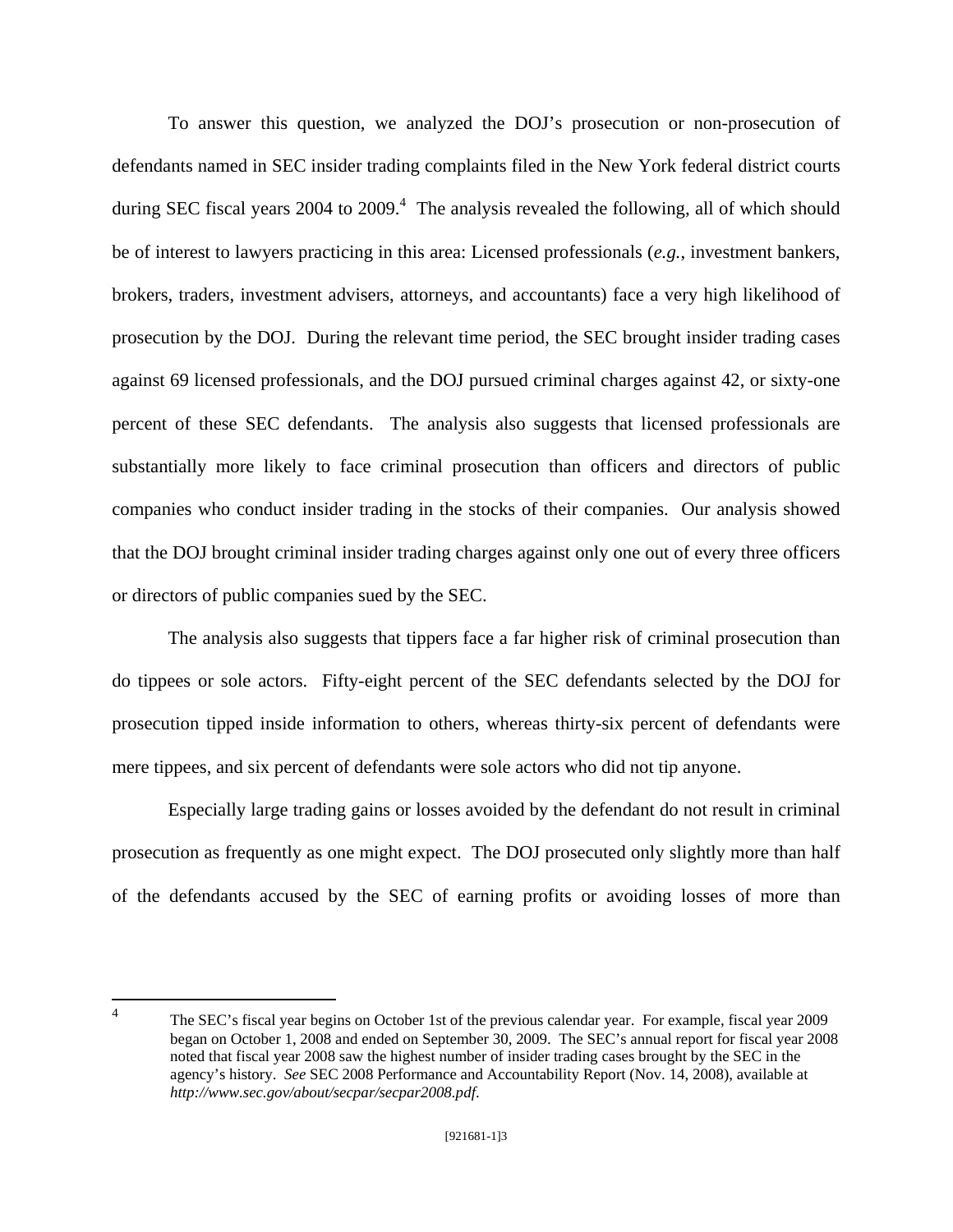\$100,000. On the other hand, defendants accused of pocketing smaller gains or avoiding smaller (between \$25,000 and \$100,000) appear statistically less likely to be prosecuted.

 On the other hand, the analysis suggests that certain aggravating factors have an impact on the DOJ's exercise of discretion, such as the defendant's criminal misconduct during the investigation (*e.g.*, obstructing justice and making false statements to the SEC), and the defendant's commission of substantive crimes in addition to insider trading (*e.g.*, falsifying books and records, bribery and violating grand jury secrecy laws). The analysis also suggests that certain mitigating factors, such as the defendants' age, and marital relationship to other defendants or relevant parties, had an impact on the DOJ's charging decisions. And the analysis shows that individuals who consent to settlements with the SEC prior to the filing of the SEC's complaints are, on a statistical basis, rarely the subjects of a parallel criminal prosecution.

 While the empirical analysis does not (and likely cannot) account for the array of factors that influence the DOJ to prosecute or not prosecute any particular defendant, the findings set forth in this article should be useful to practitioners representing clients in insider trading investigations, particularly in the current environment of increased coordination between the SEC and federal prosecutors.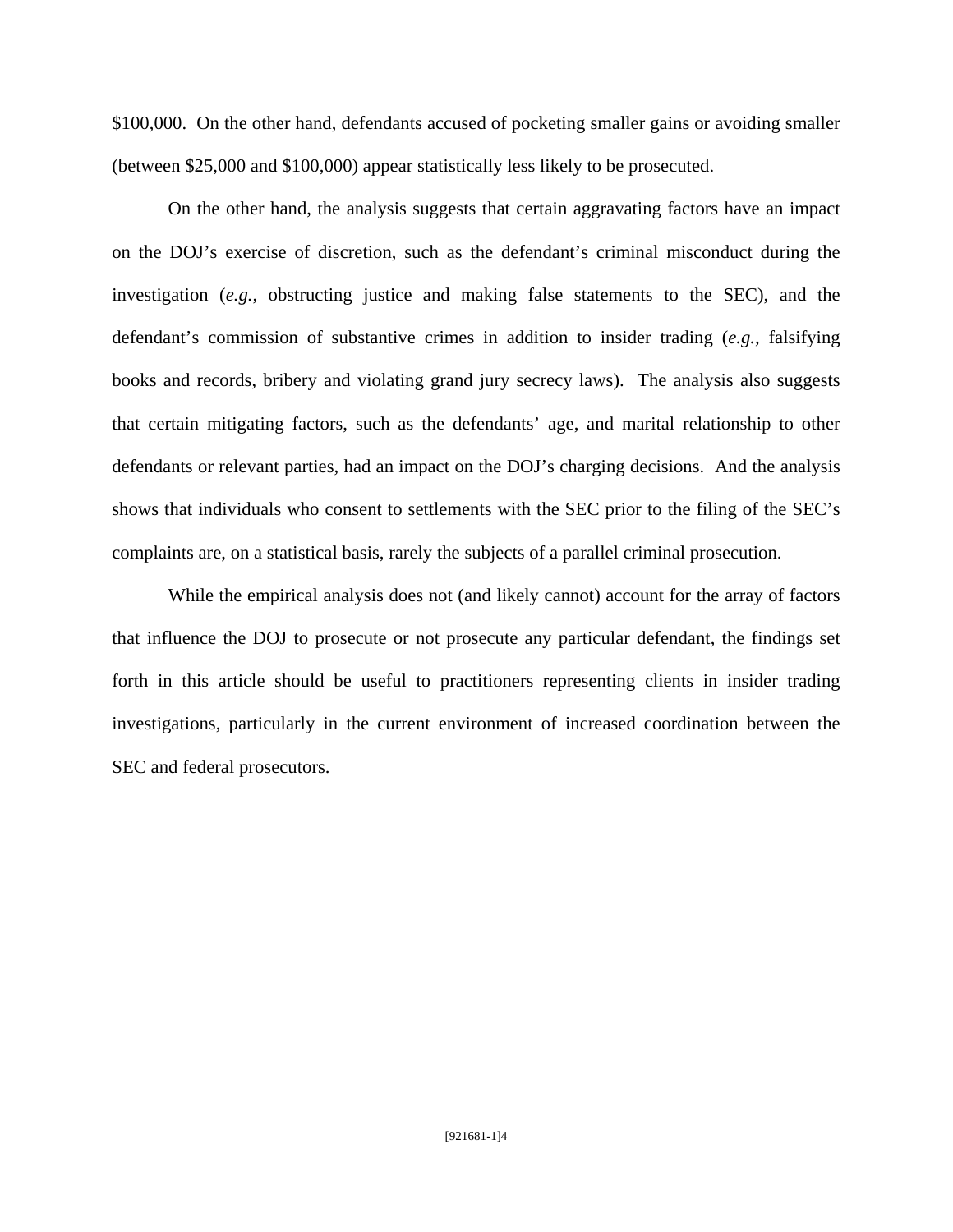# A. The Methodology

# 1. Which Cases, Which Defendants

 We reviewed the complaints filed by the SEC in the United States District Courts for the Southern District of New York ("SDNY") and Eastern District of New York ("EDNY")<sup>5</sup> for all cases characterized by the SEC in its annual reports for fiscal years 2004 – 2009 as "insider trading" cases (excluding administrative proceedings instituted as a follow-up to injunctive relief or criminal conviction) (these cases are referred to herein as the "relevant case set"), and checked to see if the DOJ in any district also brought criminal charges against the defendants named in those complaints. Usually it is the Offices of the United States Attorney for the SDNY and for the EDNY which bring proceedings parallel to SEC insider trading cases filed in SDNY or EDNY, but this is not always the case. To the extent the SEC filed separate complaints arising from the same insider trading scheme, we looked at the totality of the complaints filed arising from the scheme to determine whether the DOJ prosecuted none or some of the defendants.

 We excluded from the analysis defendants who were "unknown purchasers" sued by the SEC; corporate entities or partnerships (which, for the most part, simply were trading vehicles for the individual inside traders); and individuals specifically named as relief defendants only. During the relevant period there were three "unknown purchasers" complaints filed by the SEC in the SDNY. In two cases, the SEC never identified the purchasers and terminated the actions. In the other case, the SEC later amended the complaint to name two entities and an individual, then without explanation subsequently agreed to a dismissal of the action against all defendants without prejudice.

5

During the relevant time period, the SEC filed no insider trading complaints in the Western or Northern Districts of New York.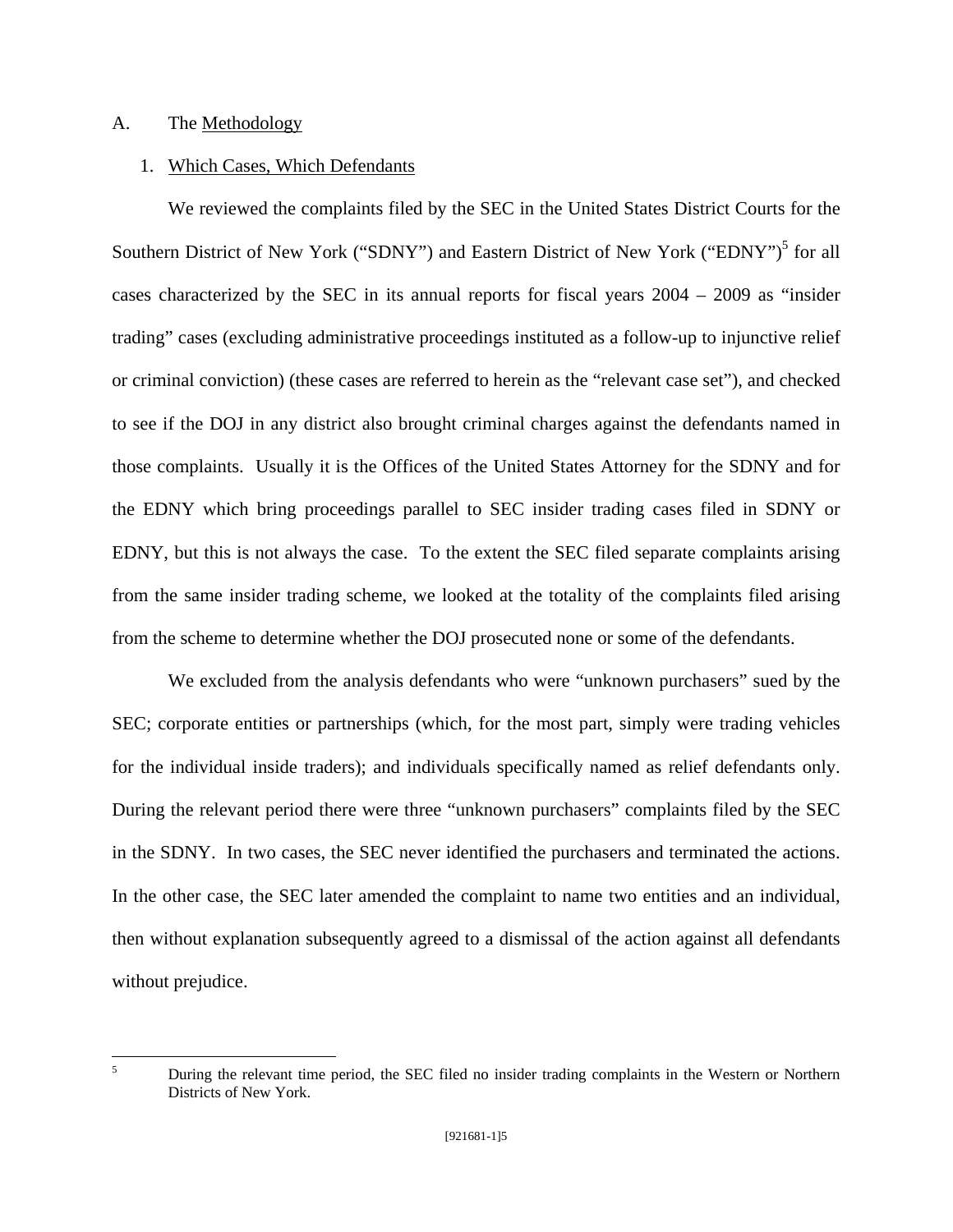If a tippee or tipper was mentioned, but not named, in a complaint in the relevant case set, but was named in an action that fell outside the relevant time period (2004-2009) or was not commenced in a district court in New York, we did not analyze the profile of that defendant.

 Using this methodology, we found and reviewed 62 insider trading cases against 159 defendants filed by the SEC in the SDNY and EDNY during fiscal years 2004-2009 (during that period the SEC filed a total of 220 insider trading complaints throughout the country, 103 of which named multiple defendants). Of those 62 SEC cases filed in the SDNY and EDNY, we found 40 complaints, naming 67 total defendants, where the DOJ prosecuted none of the defendants named in the SEC's Complaint. As such, the 40 SEC cases filed in the SDNY and EDNY where the DOJ took no action against any of the defendants (plus the three "unknown purchaser" cases filed by the SEC in the SDNY where the DOJ also took no criminal action) represent sixty-nine percent of all SEC insider trading complaints filed in the New York federal courts during the relevant period. In other words, the DOJ declined to bring any parallel criminal proceedings in over two-thirds of all SEC insider trading cases filed in the SDNY and EDNY for SEC fiscal years 2004 through 2009.

We found 10 complaints filed by the SEC in the SDNY and EDNY during the same time period where the DOJ prosecuted some (a total of 25) but not all of the defendants, and 10 SEC complaints where all of the defendants (a total of 11) were charged by the DOJ. We also found two additional SEC complaints, involving six additional defendants who were sued for insider trading violations, but those cases not classified by the SEC in its Annual Reports as insider trading cases. Each of the defendants, however, were described as tippers in other SEC complaints in the relevant case set, and each of these defendants were prosecuted by the DOJ.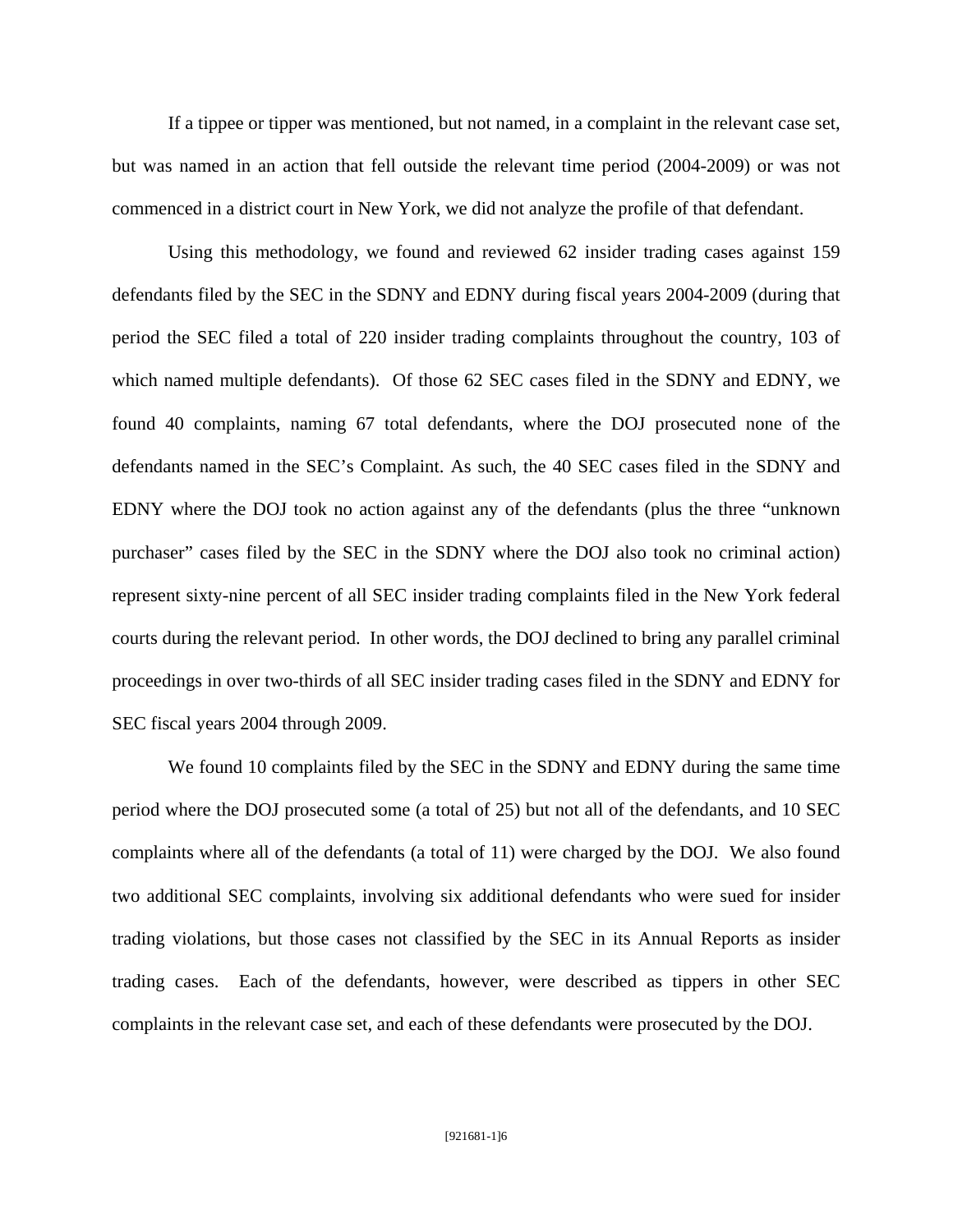## 2. Categorizing the Defendants

 Based on information contained in the SEC Complaints and Releases, we placed each of the SEC insider trading defendants into one or more applicable categories that, based on our experience, we believe would be relevant to a non-prosecution analysis. Those categories are: (1) tippers (including tippees who subsequently tipped); (2) mere tippees (tippees who did not tip); (3) "downstream" tippees (second-generation or later tippees); (4) sole actors (defendants who were not improperly tipped/did not tip); (5) size of profits generated/losses avoided; (6) licensed professionals (*e.g.*, investment bankers, brokers, traders, attorneys and accountants); (7) officers or directors of public companies; (8) overseas defendants; (9) defendants who negotiated settlements with the SEC prior to the filing of the SEC complaints; and (10) personal considerations (age, and marital relationship with tipper/tippee).

With respect to the size of profits generated/losses avoided category, we assigned the defendants to one of three classes: negligible profits/losses avoided (less than \$25,000); moderate profits/losses avoided (\$25,000 to \$99,999); and substantial profits/losses avoided (\$100,000 and above). Where a tipper did not trade, we grouped the tipper with the tippee for purposes of the profits/losses avoided categorization. Also, to the extent the SEC did not provide a breakdown of profits/losses avoided by defendant, but provided a gross profit/losses avoided for all defendants, we applied that gross profit/losses avoided number for all defendants.

 We initially sought to test the relevance of another factor, the defendants' cooperation or self-reporting to the SEC. Out of the 94 individual defendants we isolated who were sued by the SEC but not prosecuted by the DOJ, the SEC's public releases referenced the defendant's cooperation with respect to only two defendants. Because the SEC does not always reference a defendant's cooperation in its public releases, and a defendant's cooperation with the DOJ is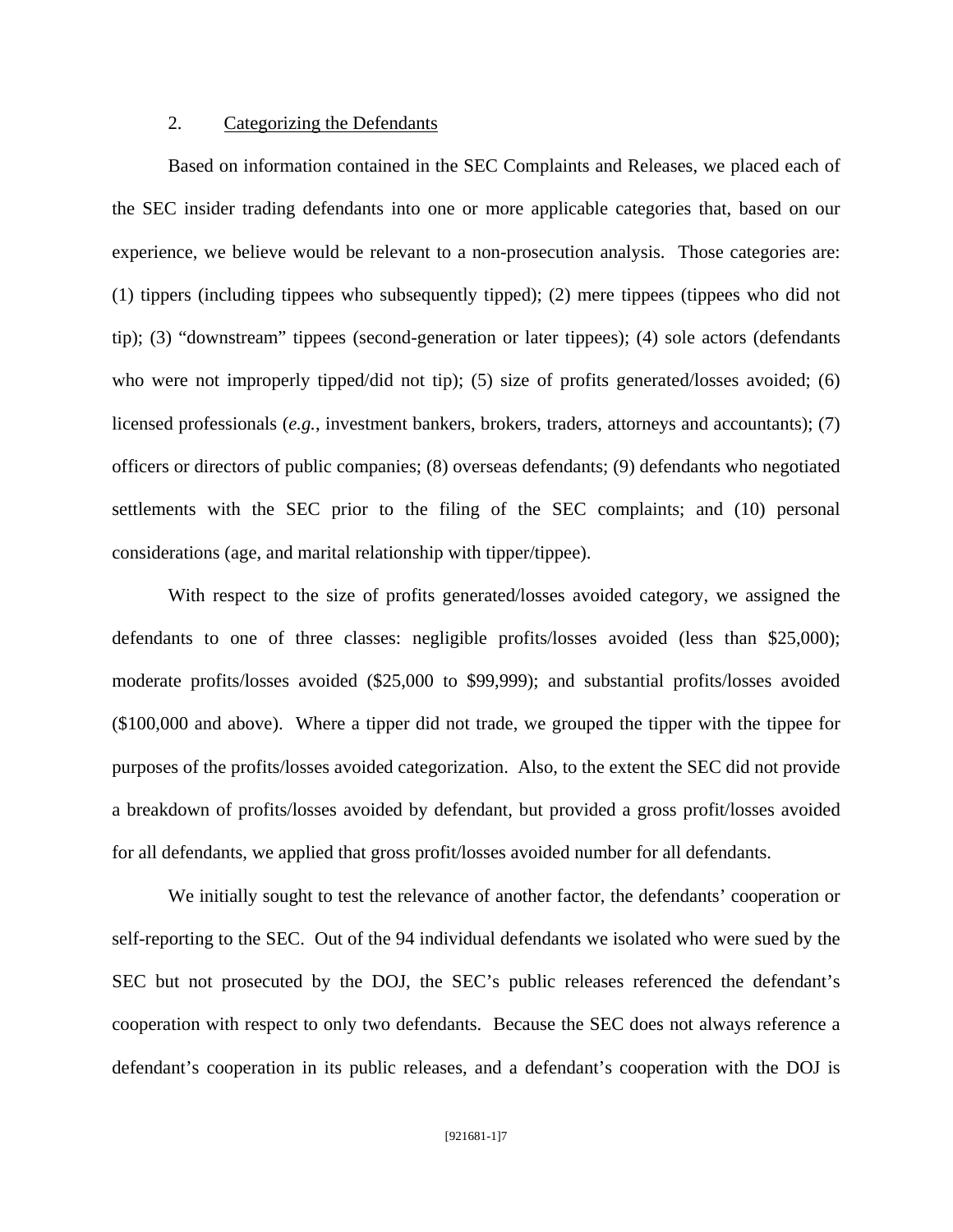virtually never mentioned in the releases, and because, from our experience as practitioners, we believe more than two of the 94 defendants likely cooperated with the SEC, we determined that there was not enough information available to include this as a separate category.

 Finally, with respect to the defendants prosecuted by the DOJ, we sought to review the criminal record (if any) of each to determine whether these defendants (1) engaged in any aggravating criminal conduct during the SEC investigation (*i.e.*, false statements to government officials, perjury, obstruction of justice); and (2) whether these defendants were charged with any other substantive crimes in addition to insider trading.

## 3. Considerations Not Subject to Empirical Analysis

 The methodology suffers from some shortcomings. With respect to cases where the DOJ prosecuted none of the defendants, it is possible that the SEC did not refer the matter to the DOJ, the DOJ otherwise never learned of the matter, the DOJ was too busy with other mandates at the time of the referral to focus on a particular case, the DOJ initiated an investigation that subsequently fell through the cracks, or the case suffered from evidentiary or legal theory problems. Further, with respect to cases where the DOJ prosecuted some but not all of the defendants, it is possible that non-prosecution decisions were based on cooperation of certain defendants, or other factors such as those described above that are not apparent from the public record. Although the DOJ is required to keep records detailing the reasons for non-prosecution in a given case, $6$  these records are not public.

 $\overline{a}$ 6

The Manual, at 9-27.270, states:

A. Whenever the attorney for the government declines to commence or recommend Federal prosecution, he/she should ensure that his/her decision and the reasons therefore are communicated to the investigating agency involved and to any other interested agency, and are reflected in the office files.

B. Comment. USAM 9-27.270 is intended primarily to ensure an adequate record of disposition of matters that are brought to the attention of the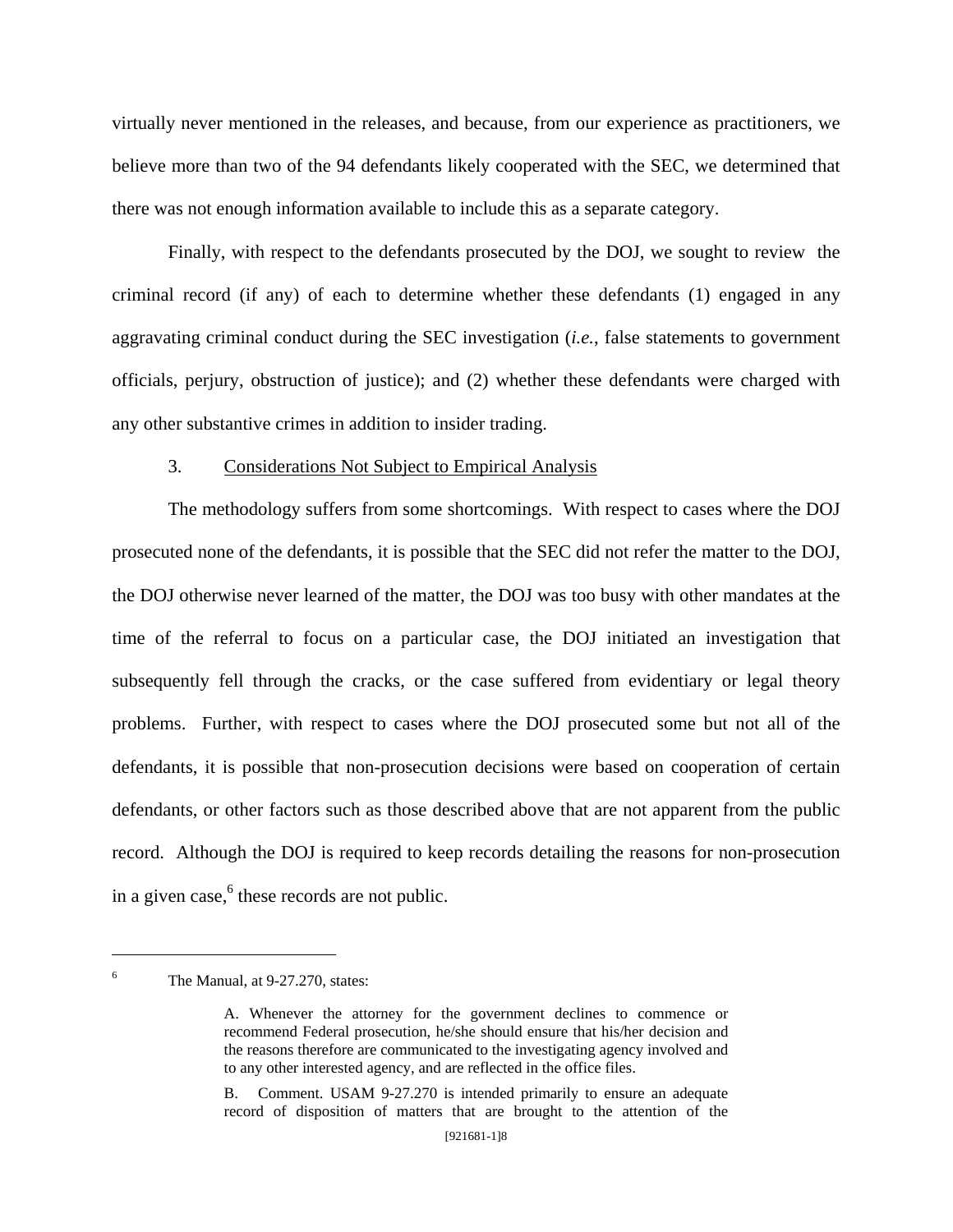## B. The Results

## 1. Factors Increasing the Likelihood of Criminal Prosecution by the DOJ

 The analysis suggests that the DOJ holds licensed professionals to a higher standard than other individuals engaged in insider trading schemes. The DOJ prosecuted sixty-one percent of the defendants who were licensed securities professionals, and sixty percent of the defendants who were other types of licensed professionals (attorneys, CPAs and actuaries). By contrast, the DOJ prosecuted only thirty-three percent of the defendants in the relevant case set who were officers or directors of a public company who traded their company's stock on inside information.

 Defendants who tip others are more likely to be criminally prosecuted than those who are tippees only or sole actors. Fifty-eight percent of the defendants who were prosecuted by the DOJ were tippers (including direct tippees or remote tippees who thereafter tipped the information to others). Thirty-six percent of the defendants in the relevant case set who were prosecuted by the DOJ were mere tippees (tippees who did not tip anyone else). These findings are unsurprising. We would expect the DOJ to take a greater interest in those who pass material non-public information to others who then trade than in those who trade without doing so.

 Defendants who engage in aggravating criminal conduct in the course of investigations, such as making false statements to government officials, perjury, and obstruction of justice are also more likely to be criminally prosecuted. The likelihood of prosecution also increases where the defendant engages in substantive criminal misconduct in addition to the insider trading, such

government attorney for possible criminal prosecution, but that do not result in Federal prosecution. When prosecution is declined in serious cases on the understanding that action will be taken by other authorities, appropriate steps should be taken to ensure that the matter receives their attention and to ensure coordination or follow-up.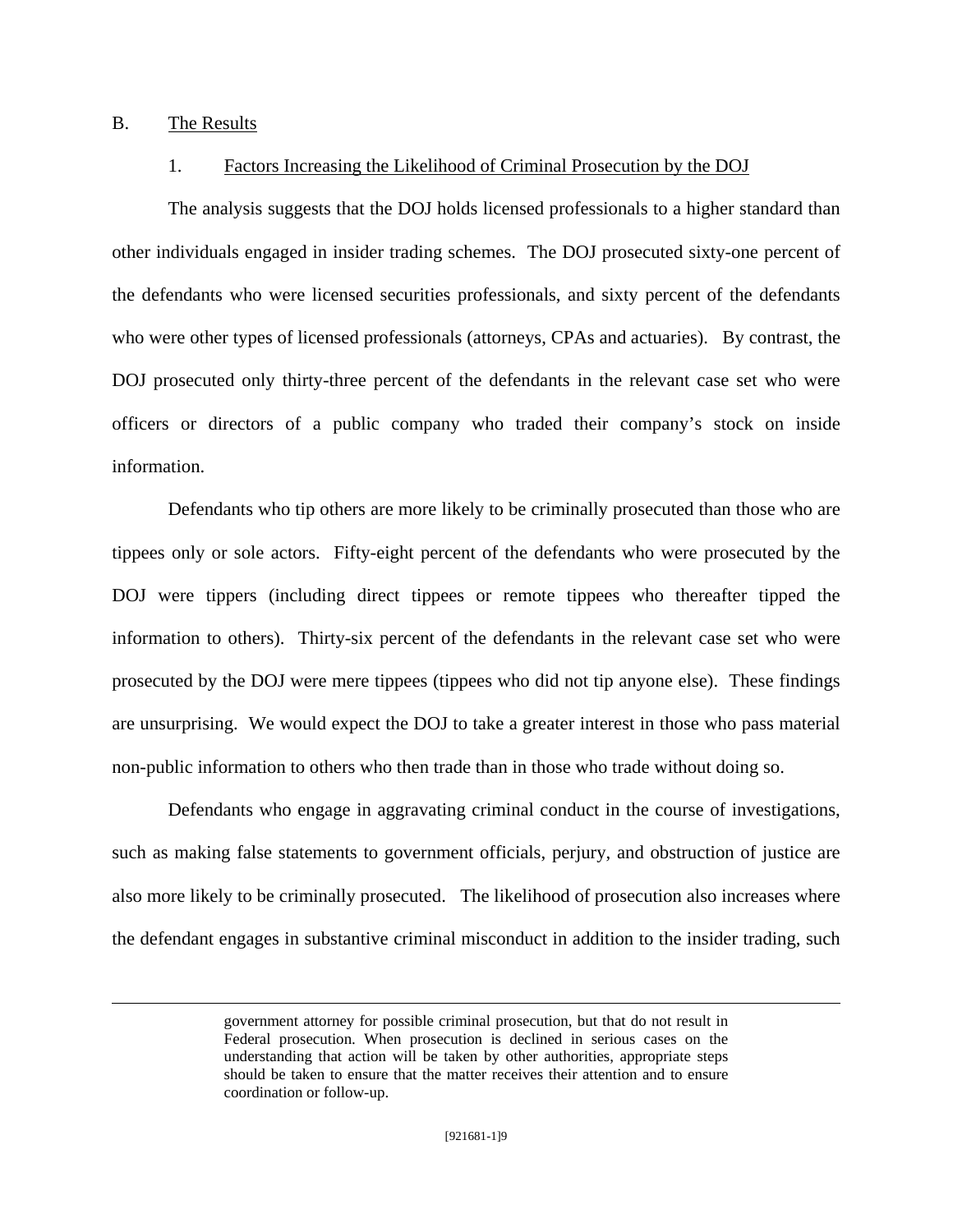as falsifying books and records, bribery, and violating grand jury secrecy laws. Of the 64 SEC defendants prosecuted by the DOJ, thirteen percent were also criminally charged with aggravating conduct, and twenty-three percent were charged with additional substantive crimes.

## 2. Factors Reducing the Likelihood of Criminal Prosecution by the DOJ

With respect to avoiding criminal prosecution for insider trading, the analysis suggests it is better, as a defendant, to have acted alone. In forty-eight percent of the 40 SEC insider trading cases filed in the SDNY and EDNY where the DOJ brought no criminal action, the case involved a sole actor – typically an individual who was granted access to material nonpublic information in the course of his employment, but who could not resist the temptation to make a quick profit by trading on such information. Of the 67 individual defendants not prosecuted by the DOJ in those cases, a total of 21, or thirty-one percent of the defendants, were sole actors. Overall, only sixteen percent of the sole actors named in SEC complaints were criminally prosecuted by the DOJ.

 The argument in favor of non-prosecution of sole actors would appear self-evident. Their misconduct generally is limited in scope and time, and may have been attributable to a momentary lapse of judgment facilitated by the ease of placing securities trades through online accounts. Where there is no evidence of conspiratorial conduct or coordinated wrongdoing, the equities weigh heavily in favor of letting the SEC enforcement process handle the matter.

 Forty-one of the 159 total defendants in our study (one-quarter of all defendants) settled with the SEC simultaneous with the filing of the SEC's complaint (*i.e.,* the settlements had been reached well in advance of the filing of the complaints), and consented to the imposition of some form of remedial and/or punitive relief, including injunctions, disgorgement payments, civil penalty payments, bars from serving as officers or directors of public companies, or bars from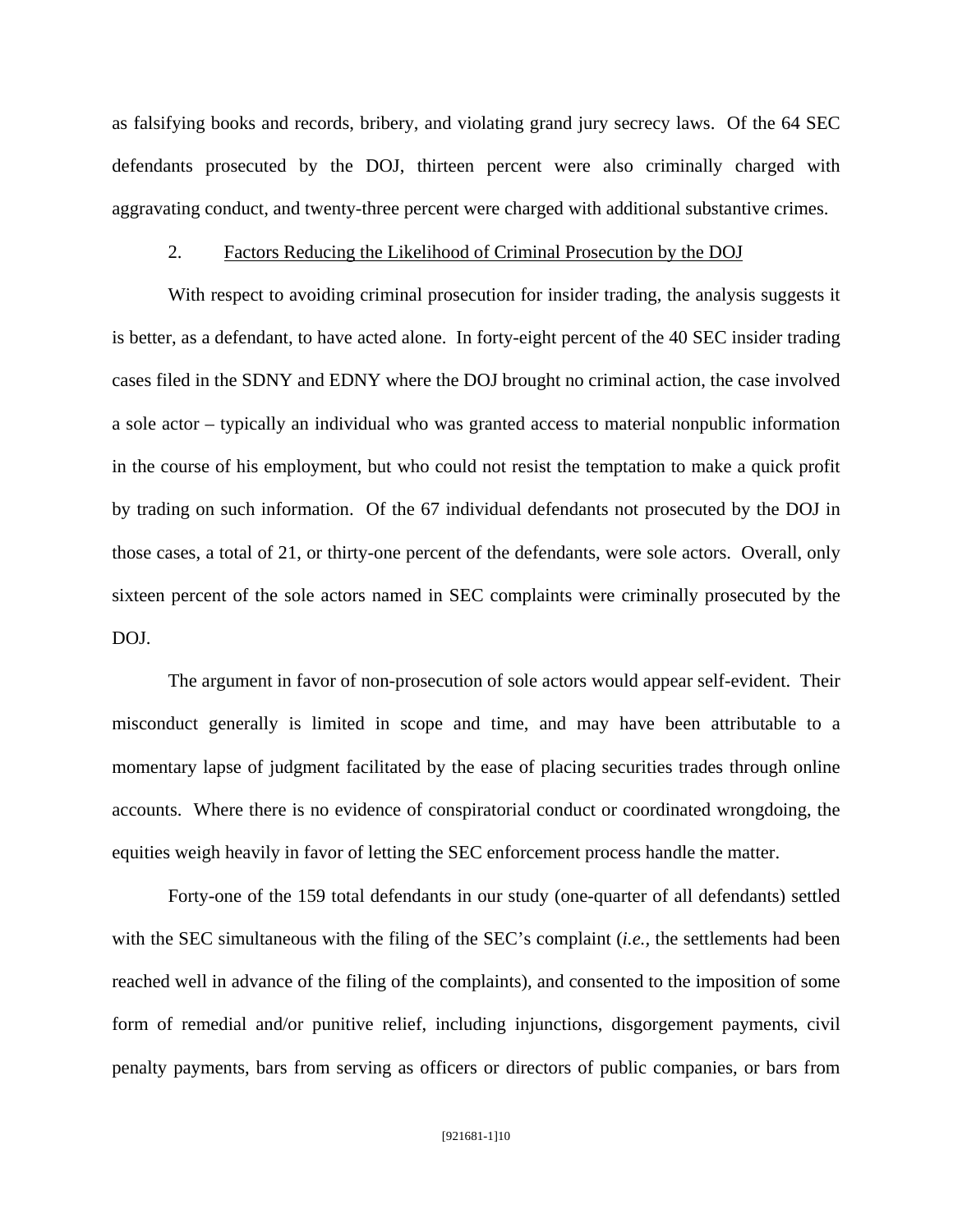association with securities investment firms. The raw numbers show that the DOJ did not criminally prosecute approximately ninety-five percent (39 out of 41) of these individuals.

It is impossible to know whether in these cases the DOJ declined to prosecute because it believed the SEC settlements constituted an adequate, non-criminal alternative to prosecution.<sup>7</sup> It may be that these non-prosecutions predominantly are the conveyance of two unrelated considerations. First, the SEC may never have referred the matter to the DOJ, because it believed such a referral was unwarranted. $8$  Second, the SEC may have referred the matter to the DOJ, but the DOJ determined there was insufficient evidence to support a criminal prosecution against, or the expenditure of DOJ resources on, some or all of the individuals who settled civil charges with the SEC. But from a purely statistical standpoint, individuals who agreed up-front to settle SEC insider trading cases enjoyed the lowest criminal prosecution rates of all categories of defendants in our analysis.

 During the relevant period, the DOJ criminally prosecuted only thirty-two percent of the downstream tippees named in SEC complaints. Not surprisingly, the factor that weighs in favor of non-prosecution of downstream tippees generally is their lesser degree of culpability in insider trading schemes.<sup>9</sup> Downstream tippees are neither the original tipper who breached the fiduciary

<sup>-&</sup>lt;br>7 One of the DOJ's principles of federal prosecution is that prosecution may be declined where "there exists an adequate, non-criminal alternative to prosecution." The Manual notes that "resort to the criminal process is not necessarily the only appropriate response to serious forms of antisocial activity," particularly where "Congress and state legislatures have provided civil and administrative remedies for many types of conduct that may also be subject to criminal sanction. Examples of such non-criminal approaches include . . . civil actions under the securities . . . laws." Manual at 9-27.250. In determining whether these civil remedies provide an effective substitute for criminal prosecution, the attorneys should consider the "sanctions available under the alternative means of disposition" and "the nature and severity of the sanctions." *Id.*

<sup>8</sup> As discussed above, with regard to two out of every three insider trading complaints filed by the SEC n New York during the analysis period, the DOJ took no parallel criminal action against any of the named defendants.

<sup>9</sup> The Manual provides: "Although the prosecutor has sufficient evidence of guilt, it is nevertheless appropriate for him/her to give consideration to the degree of the person's culpability in connection with the offenses, both in the abstract and in comparison with any others involved in the offense. If for example, the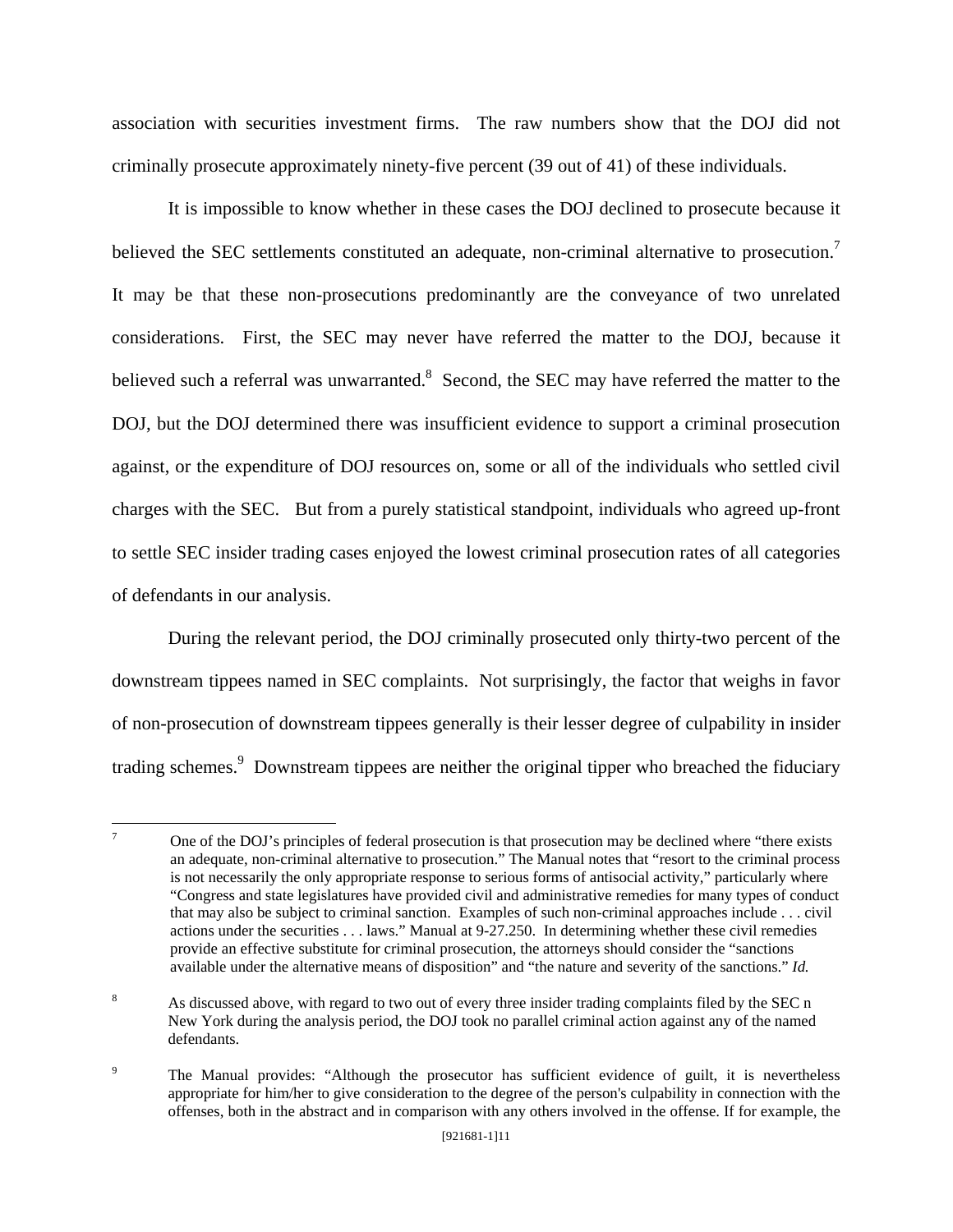or other duty to the source of the information to maintain the confidentiality of the material nonpublic information, or the original tippee with the relationship with the tipper who was in the best position to know that the tipper breached a particular duty of confidentiality. As the information is tipped down the line, knowledge and proximity to the source of the breach, and resultant derivative legal assumption of duty to maintain confidentiality is diluted.

 The DOJ's principles of non-prosecution do not delve deeply into the defendant's personal characteristics extrinsic to the crime, such as age, health, family responsibilities, *etc*. Our analysis showed that certain personal characteristics -- age and marital relationship with another defendant – appear to be significant.

 In cases where the DOJ criminally charged none of the SEC defendants, fifteen percent of defendants were over 60 years old. Overall, the DOJ prosecuted only twenty-three percent of the defendants in the relevant case set who were over 60 years of age. The DOJ's exercise of discretion with respect to more elderly persons may be based on the Manual's proscription that prosecutors should consider the "probable sentence or other consequences if the person is convicted."<sup>10</sup>

 In SEC insider trading cases where the DOJ did not prosecute any of the defendants, twenty-two percent of those defendants either were married to another defendant, to the source of the leaked information, or to the tippee. Overall, the DOJ prosecuted twenty-nine percent of the defendants in the relevant case set who were married to another defendant, to the source of the leaked information, or to a tippee. These results tend to show that the DOJ may be sensitive

person was a relatively minor participant in a criminal enterprise conducted by others, . . . the prosecutor might reasonably conclude that some course other than prosecution would be appropriate." Manual at 9- 27.230 B.4.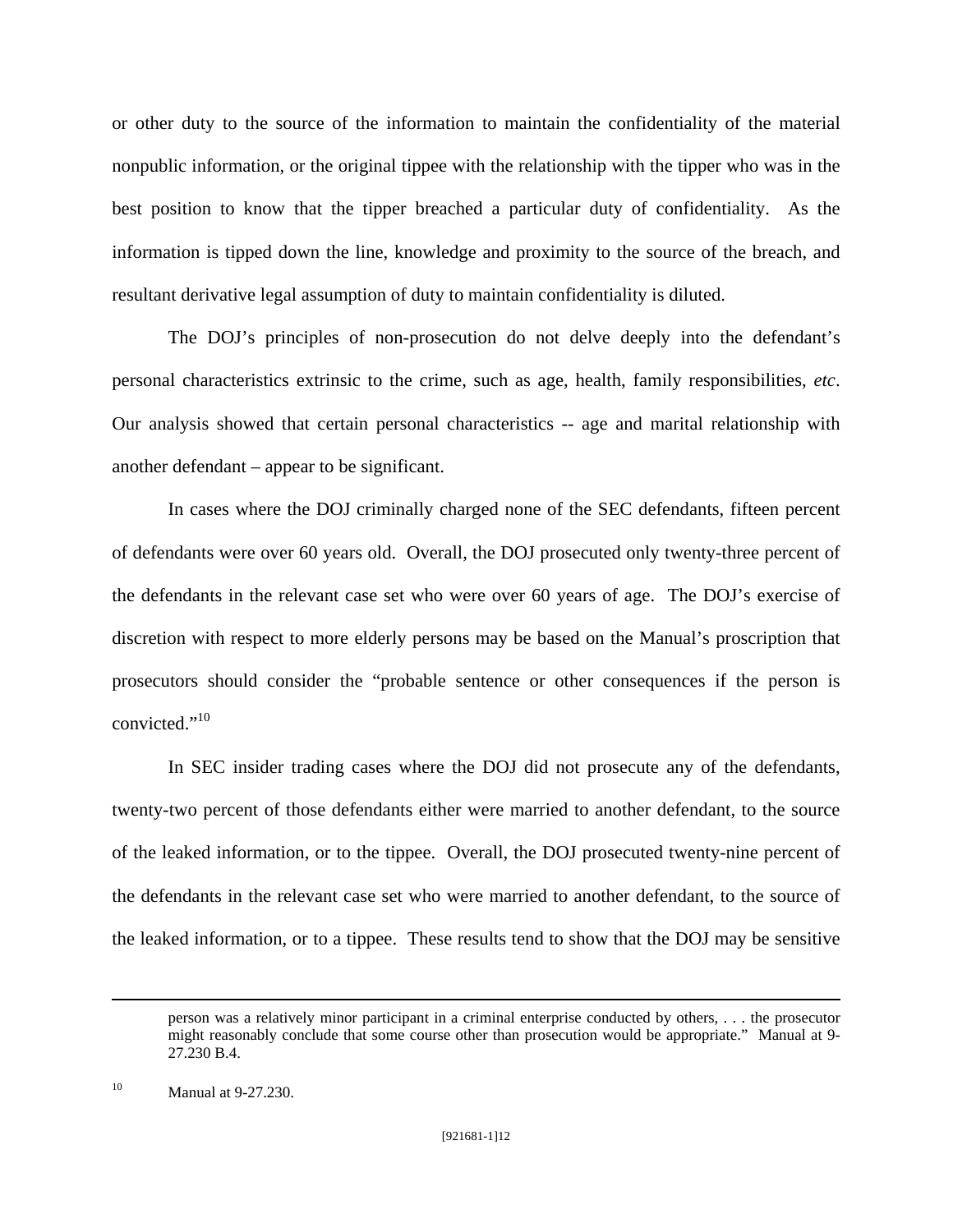to the potential legal and other complications that may arise from prosecuting husband and wife, or to the probable and unfortunate consequences that may arise where one or both parents of younger children could be sent to prison if convicted.

 Prior to fiscal year 2009, none of the seventeen overseas defendants in the relevant case set were prosecuted by the DOJ, even though in many of these cases the DOJ criminally prosecuted some of their co-defendants. During fiscal year 2009, four out of the six total overseas defendants charged by the SEC in the relevant case set were also charged criminally. However, because all four defendants who were criminally charged were part of the same insider trading case, it is not clear whether future overseas defendants would be more or less likely to be charged criminally post-2009.

# 3. Impact of Size of Defendants' Profits Gained/Losses Avoided on the Likelihood of Prosecution by the DOJ

The DOJ prosecuted only five of the 27 defendants (nineteen percent) who reaped profits or avoided trading losses of less than \$25,000. Although one would expect the prosecution rate to consistently increase as dollar amounts increased, the analysis showed that only one of the 17 defendants (six percent) who earned profits or avoided losses of between \$25,000 and \$99,000 was criminally prosecuted. This strikes us as anomalous and not easily accounted for. There is a substantial increase in prosecution rates where the dollar amounts gained or losses avoided exceeds six figures. Fifty-nine of the 115 defendants (fifty-one percent) who earned profits or avoided losses of more than \$100,000 found themselves named as defendants in a parallel criminal case.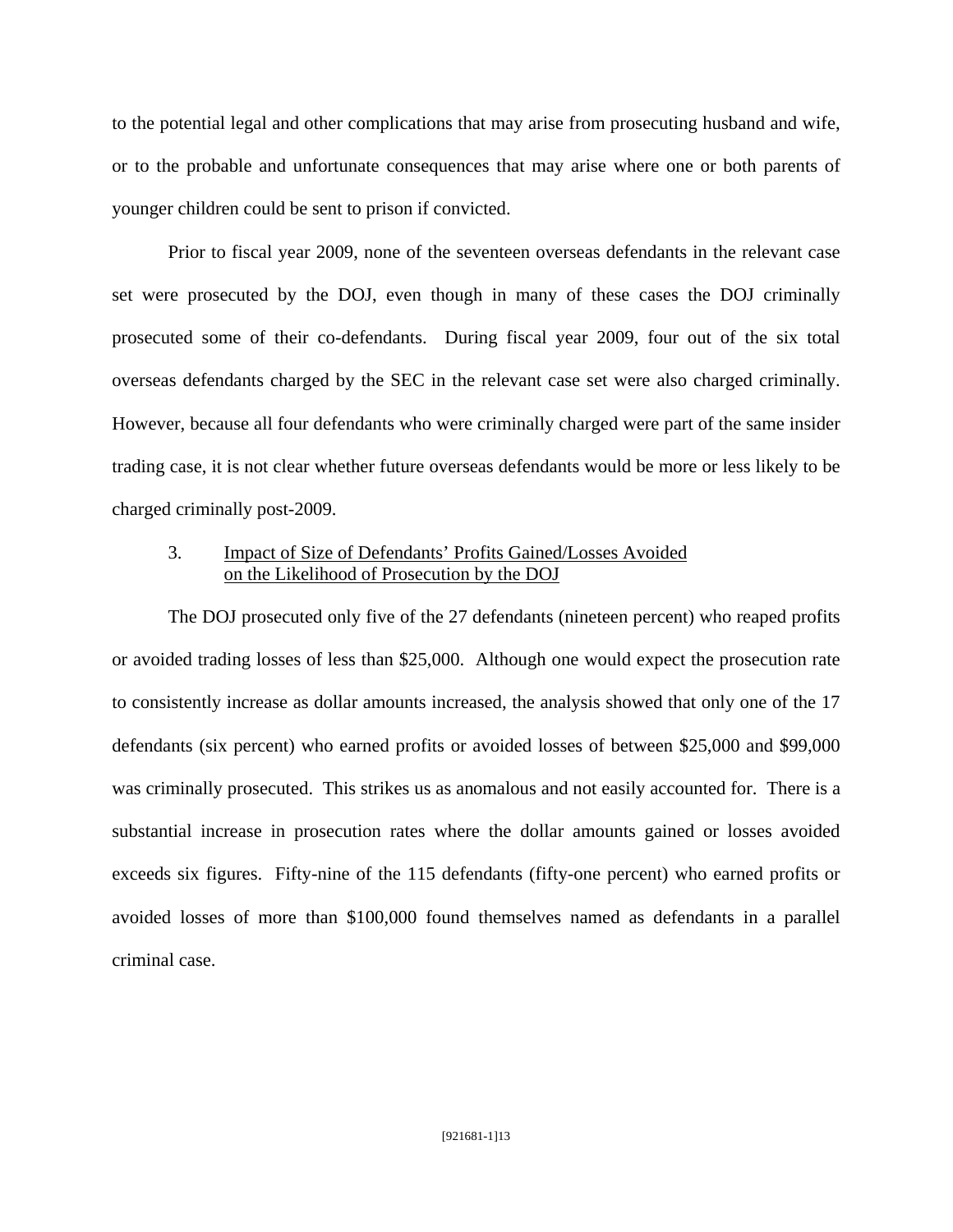#### Conclusion

 In New York, licensed professionals stand a greater chance of being prosecuted than others (including officers of public companies); tippers tend to be treated more harshly than tippees; sole actors may be treated more leniently than those who advance a fraudulent scheme by tipping others; clients who made or stood to make less money, or avoid smaller losses, on their unlawful trading may be viewed more favorably than those who enjoy greater gains; those who consent up-front to settlements with the SEC do not tend to be prosecuted by the criminal authorities; and those who commit aggravating or additional stand alone crimes are more likely to find themselves defendants in parallel criminal cases.

 Whether advising a client concerning his or her settlement (or guilty plea) options or advocating to the DOJ why a particular case – based on the Department's historical handling of such cases – should not be treated criminally, these findings should be of value to New York lawyers representing clients in insider trading cases. This is particularly true given the stated aim of the SEC's Enforcement Division to coordinate closely with federal prosecutors in such cases.

## $* * *$

 This report was prepared in May 2010 by the Securities Subcommittee of the White Collar Criminal Litigation Committee of the Commercial and Federal Litigation Section of the New York State Bar Association. Jeffrey Plotkin and Barry Rashkover are co-chairs of the Subcommittee. From 1986 - 1991, Mr. Plotkin worked in the Enforcement Division of the SEC where, among other positions, he served as Assistant Regional Administrator of the SEC's Northeast Regional Office. From 1995 - 2004, Mr. Rashkover worked in the Enforcement Division of the SEC where, among other positions, he served as Associate Regional Director and Co-Head of Enforcement for the SEC's Northeast Regional Office Evan Barr and Joanna C.